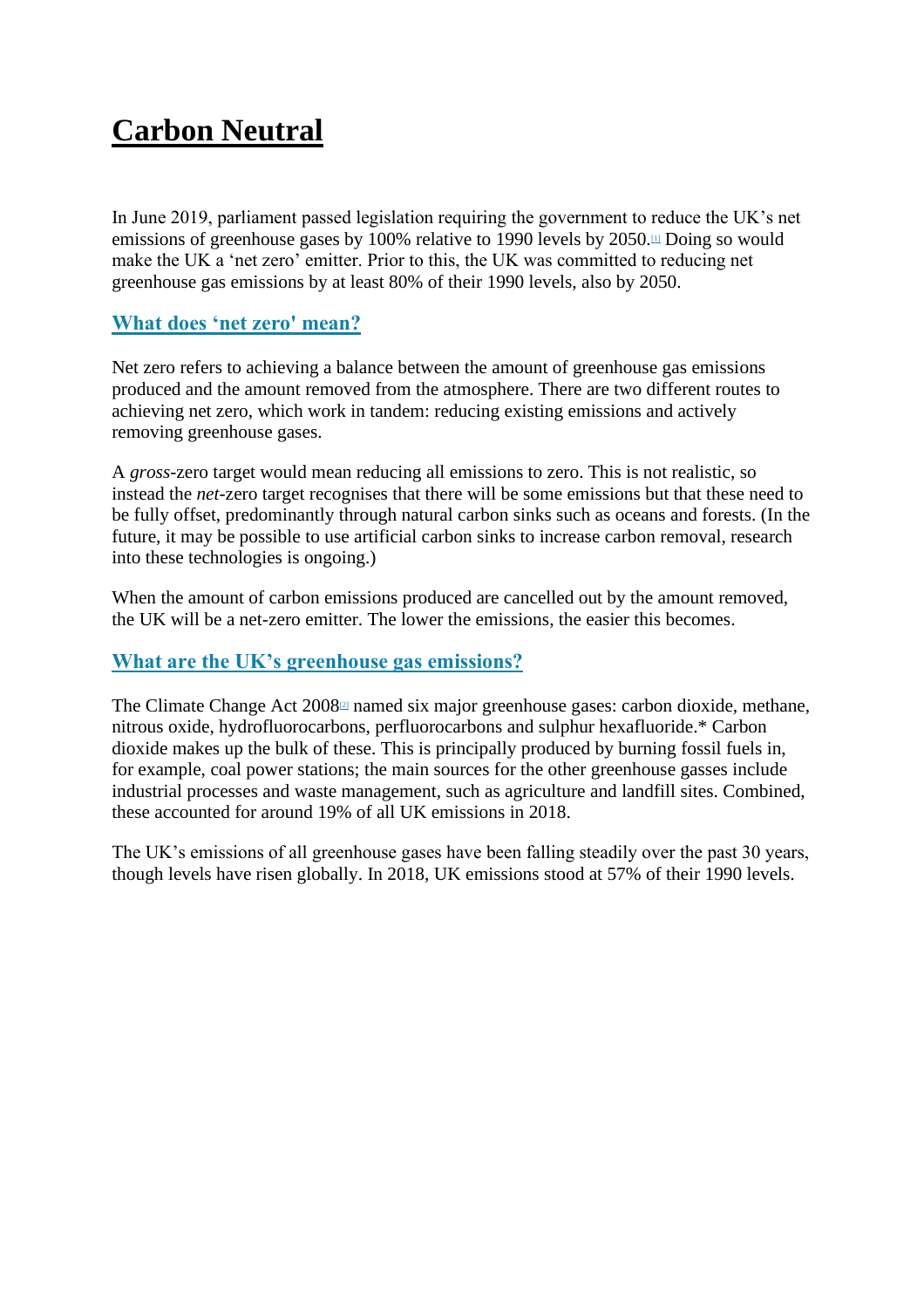

**[Why is the government trying to achieve net zero?](http://twitter.com/intent/tweet?text=Why%20is%20the%20government%20trying%20to%20achieve%20net%20zero%3F)**

In May 2019, the Committee on Climate Change (CCC), a non-departmental public body that advises the government on the climate, recommended that the UK should aim to be net zero on all greenhouse gases by 2050. This would keep the UK in line with the commitments it made as part of the 2016 Paris Agreement to keep global warming under 2 degrees.

However, the UK's existing Nationally Declared Contribution (NDC), a central pillar of its commitment to the Paris Agreement, does not commit the UK to net zero – this will likely be changed in the run up to the climate talks. The CCC has concluded that "net-zero is necessary, feasible and cost-effective".

The UK makes up less than 1% of global emissions. By demonstrating a path to net zero, the UK hopes to set an example that others can follow. Chris Skidmore, when minister for energy and clean growth, stated that the UK was:

"pioneering the way for other countries to follow in our footsteps, driving prosperity by seizing the economic opportunities of becoming a greener economy".

A strong domestic record is also vital to the UK's credibility when it tries to persuade other countries to commit to their own efforts on climate change.

The government also recognises that climate change is an existential threat and that there is a moral case stemming from the UK's history as a major producer of greenhouse gases. Michael Gove, a former environment secretary, has described the UK as having a "moral responsibility" to lead the international effort against climate change, due to its role in the industrial revolution[.](https://www.instituteforgovernment.org.uk/explainers/net-zero-target#references)<sup>[5]</sup>

The UK will also hope to benefit from 'first-mover advantages' in embracing its net-zero targets early, for instance by taking a lead in developing specific technical innovations.<sup>[\[6\]](https://www.instituteforgovernment.org.uk/explainers/net-zero-target#references)</sup>

**[What is the legal status of the net-zero target?](http://twitter.com/intent/tweet?text=What%20is%20the%20legal%20status%20of%20the%20net-zero%20target%3F)**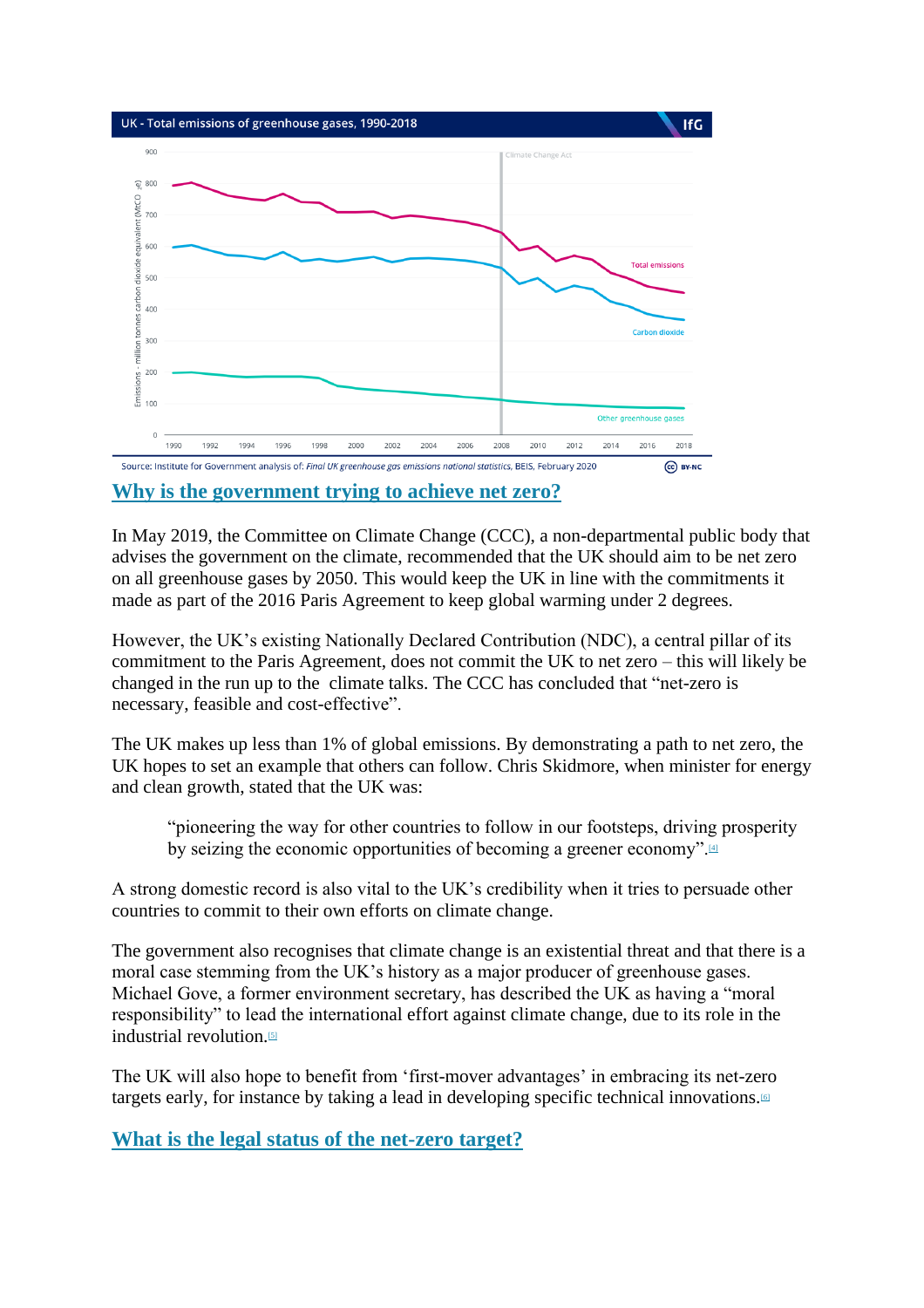The Climate Change Act 2008 committed the UK to an 80% reduction in carbon emissions relative to the levels in 1990, to be achieved by 2050. In June 2019, secondary legislation was passed that extended that target to "at least 100%".

While the amended Climate Change Act imposes a legal obligation on the government, it is not clear how this will be enforced. The proposed Office for Environmental Protection would have enforcement powers – and the courts have also shown they are willing to intervene where they do not think the government has taken proper account of its climate change commitments. This happened in February 2020, for example, when the UK Court of Appeal [ruled that the government's policy statement in favour of Heathrow expansion was](https://www.instituteforgovernment.org.uk/blog/court-appeal-heathrow-unlawful)  [unlawful](https://www.instituteforgovernment.org.uk/blog/court-appeal-heathrow-unlawful)

### **[Is the 2050 net-zero target feasible?](http://twitter.com/intent/tweet?text=Is%20the%202050%20net-zero%20target%20feasible%3F%0A%0A)**

The UK is currently not on track to meet its previous, less ambitious, target of 80% emissions reductions by 2050. The CCC has said that getting to net zero (i.e. meeting the 100% target) is "technically feasible but highly challenging"[.](https://www.instituteforgovernment.org.uk/explainers/net-zero-target#references)<sup>[8]</sup> Doing so will require sustained policy interventions across several sectors – many of which will be complex, costly and timeconsuming.

And the initial signs are not positive: in its July 2019 progress report, the CCC said the UK government's policy actions "[fell] well short of those required for the net-zero target".<sup>[\[9\]](https://www.instituteforgovernment.org.uk/explainers/net-zero-target#references)</sup> The UK is also not on track to meet some of its pre-existing future carbon budgets, set before the net-zero target was adopted (more on carbon budgets is found below).

The government has announced some policy changes in response, such as bringing forward the ban on the sale of new petrol and diesel cars from 2040, but more is needed.<sup>[\[10\]](https://www.instituteforgovernment.org.uk/explainers/net-zero-target#references)</sup>

### **[Which sectors will be most affected by net zero?](http://twitter.com/intent/tweet?text=Which%20sectors%20will%20be%20most%20affected%20by%20net%20zero%3F%0A)**

The four highest-emitting sectors are transportation, energy supply (generating electricity from burning fuels such as coal, oil and natural gas), business (commercial use of electricity), and residential (heating homes). Together these account for around 78% of current emissions.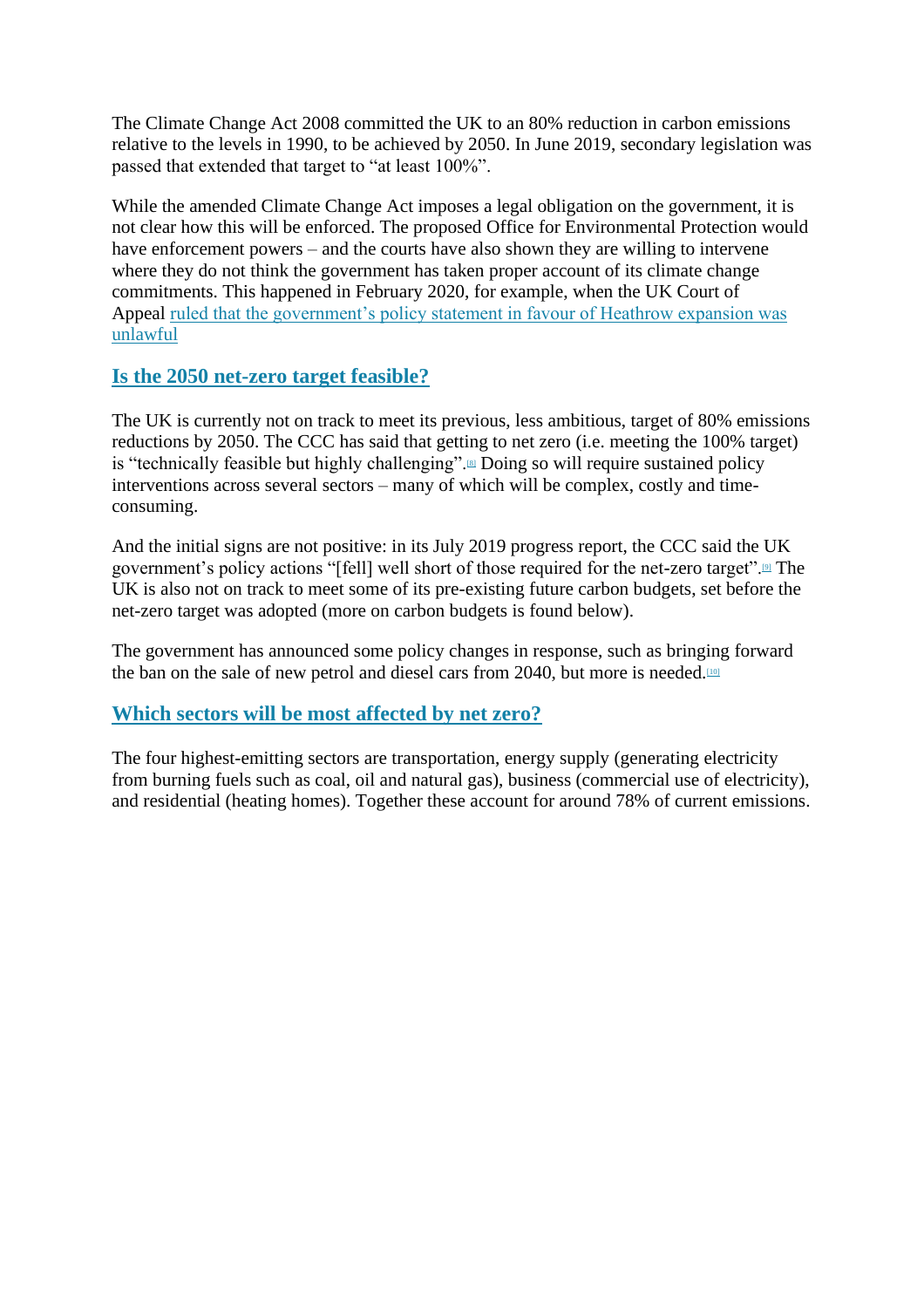

#### [UK emissions by sector \(Updated: 20 Apr 2020\)](https://www.instituteforgovernment.org.uk/charts/uk-emissions-sector)

Since 1990, the UK has achieved steep emissions reductions in the energy-supply sector, historically the worst offender, particularly in the last eight years as a result of phasing out coal and increasing the use of renewables, such as wind and solar. But in other areas – such as transport, homes and agriculture – emissions remain largely unchanged. Decarbonising these areas will be more difficult.

Some regions of the UK will also find getting to net zero more achievable than others. The Scottish government has set itself a target of net zero by 2045 in line with recommendations by the CCC.<sup>[\[11, 12\]](https://www.instituteforgovernment.org.uk/explainers/net-zero-target#references)</sup>Its abundant land, with potential for afforestation (planting trees to create forests, which are natural carbon sinks), means it has more potential capacity to remove emissions from the atmosphere than the rest of the UK.<sup>[\[13\]](https://www.instituteforgovernment.org.uk/explainers/net-zero-target#references)</sup>

In contrast, Wales has a much more difficult path to reach net zero, even by 2050, in part because it has high agricultural emissions. The CCC recommended that Wales aim for a 95% reduction by 2050, which the Welsh government accepted. This wouldn't stop the UK as a whole from being net zero by 2050.

### **[Does the UK have to reach its target only though domestic efforts?](http://twitter.com/intent/tweet?text=Does%20the%20UK%20have%20to%20reach%20its%20target%20only%20though%20domestic%20efforts%3F%0A%0A)**

The carbon budgets allow for the use of international carbon units traded outside the EU's Emissions Trading System (ETS).<sup>[\[17\]](https://www.instituteforgovernment.org.uk/explainers/net-zero-target#references)</sup> Participating in this system means that the UK may produce more emissions than are accounted for, as some can be offset by trading 'carbon credits' with other countries. The government has stated that the UK will remain a part of EU ETS until January 2021.<sup>[\[18\]](https://www.instituteforgovernment.org.uk/explainers/net-zero-target#references)</sup>

#### **What are the costs – and benefits – [of reaching net zero by 2050?](http://twitter.com/intent/tweet?text=What%20are%20the%20costs%20%E2%80%93%20and%20benefits%20%E2%80%93%20of%20reaching%20net%20zero%20by%202050%3F)**

Reaching net zero will bring the UK important benefits – but will incur large costs. Estimating either of these with any accuracy is difficult, given the level of uncertainty around new and emerging technologies, and changes in the economy and people's behaviour.